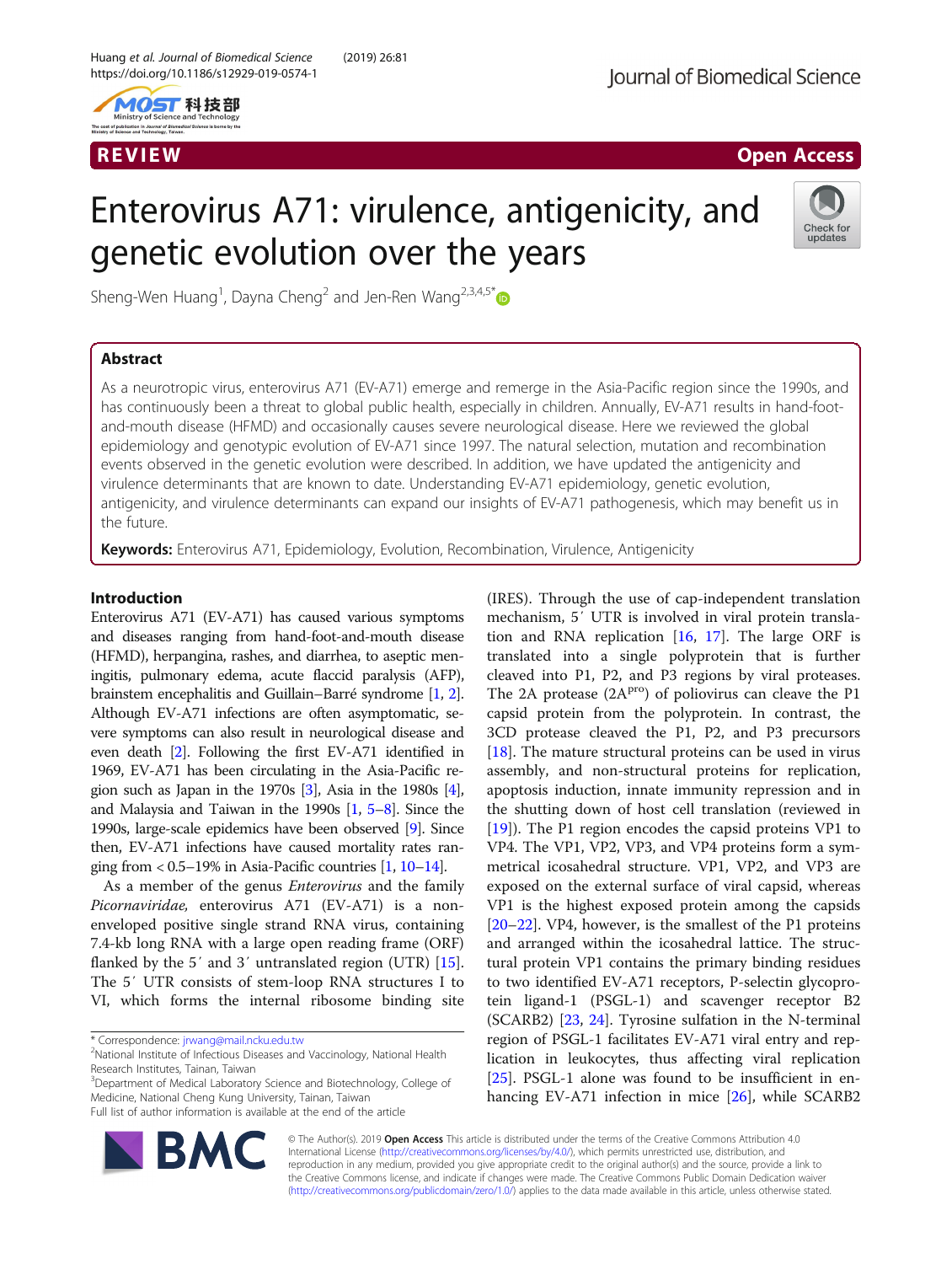<span id="page-1-0"></span>was found to be sufficient in causing neurological diseases in mice due to its roles in viral attachment, internalization, and uncoating [[27\]](#page-6-0). In addition, some of the residues such as VP1–98,  $-145$ , and  $-164$  [[28](#page-6-0)], are antigenic sites for antibody recognition. The remaining P2 and P3 regions contain the non-structural proteins 2A to 2C and 3A to 3D, respectively.  $3C<sup>pro</sup>$  can inhibit retinoic acid-inducible gene I (RIG-I) -mediated interferon response  $[29]$  $[29]$ . Also,  $3C<sup>pro</sup>$  assists in the interaction of 5<sup>'</sup> UTR with RNA-dependent RNA polymerase (RdRp)  $(3D<sup>pol</sup>)$  [[29](#page-6-0)]. The RdRp lacks proofreading abilities, thus resulting in the high mutation rates of RNA viruses [\[30](#page-6-0)]. Since the amino acid changes might contribute to the alternation of protein properties, the substitutions within the viral genome may affect the viral protein interactions and replication. Here we focus on the review of the epidemiology, genetic evolution, antigenicity, and virulence determinants in EV-A71 viruses.

#### Epidemiology of EV-A71

The first EV-A71 isolate was identified in 1969 in the United States [[31\]](#page-6-0). During the 1970s, several outbreaks of EV-A71 with HFMD were reported in the USA, Australia, Japan, Hungary, Sweden, France, and Bulgaria  $[3, 31-37]$  $[3, 31-37]$  $[3, 31-37]$  $[3, 31-37]$  $[3, 31-37]$  $[3, 31-37]$ . In the 1980s, outbreaks occurred in Asia, Brazil, Netherlands, and USA, but the viral activity reduced after these outbreaks [[4,](#page-6-0) [38](#page-6-0)–[42\]](#page-6-0). Starting from 1997, a large wave of EV-A71 activity appeared, causing HFMD around the Asia-Pacific region (Table 1). The first large HFMD and herpangina outbreak occurred in 1997 and further outbreaks appeared in 2000, 2003, and 2005 in Malaysia [\[6](#page-6-0), [43](#page-6-0)]. In 1998, a large EV-A71 outbreak in Taiwan occurred, and increasing EV-A71 fatal cases were reported in 1999, 2000, 2001, 2004, 2005, 2008, and 2012 [\[44](#page-6-0)–[47\]](#page-7-0). HFMD outbreaks were reported in Japan in the years 1984, 1987, 1990, 1997, 2000, and 2003, with the largest outbreak in 2003 [[48\]](#page-7-0). Singapore had HFMD outbreaks in 2000, 2006, and 2008, with 2008 being the largest outbreak that Singapore had ever experienced [[49,](#page-7-0) [50\]](#page-7-0). China only had sporadic reported cases of EV-A71 before 2004. After 2004, EV-A71 began to spread to the middle and northern regions of China, leading to an outbreak of HFMD in 2008 and in 2012 [[12,](#page-6-0) [51](#page-7-0), [52](#page-7-0)]. Large outbreaks of HFMD caused by EV-A71 were also reported in other countries such as Perth, Australia in 1999 [\[53\]](#page-7-0), Vietnam in 2005, 2010–2011,

Table 1 EV-A71 genotype changes in endemic countries from 1997 to 2018

|         | Australia Austria               |        | China            | Japan                  | Korea          | Malaysia                  | Netherlands Norway |    | Singapore Taiwan          |                                | UK     | Thailand                  | Vietnam        |
|---------|---------------------------------|--------|------------------|------------------------|----------------|---------------------------|--------------------|----|---------------------------|--------------------------------|--------|---------------------------|----------------|
| 1997    | B <sub>3</sub>                  |        | C <sub>2</sub>   | B3, B4, C <sub>2</sub> |                | <b>B3</b> , B4, C1, C2    | C1, C2             |    | B3, B4, C1                |                                |        |                           |                |
| 1998    | B3, C2                          |        | C4               | C <sub>2</sub>         |                | <b>B4,C1</b>              |                    |    | <b>B3,C1</b>              | B3, B4, C <sub>2</sub> , C4 C1 |        |                           |                |
| 1999    | $B3^{ab}$ , C <sub>2</sub>      |        | C4               | C <sub>2</sub>         |                | <b>B4,C1</b>              | C <sub>2</sub>     |    | B <sub>3</sub>            | <b>B4,C2</b>                   | C1, C2 |                           |                |
| 2000    | B4, C1                          |        | C4               | B4, C2                 | C <sub>3</sub> | $\underline{B4}$ , $C1$   | C <sub>2</sub>     |    | B4, B5, C1                | $\underline{B4}$               | C1     |                           |                |
| 2001    | <b>B4,C1</b>                    | C1     | C4               | C2                     | C <sub>3</sub> | <b>B4,C1</b>              | $\mathsf{C}1$      |    | <b>B4,C1</b>              | B4,C4                          | C1     |                           |                |
| 2002    | C1                              | C1     | C2, C4           | B4, C2, C4             | C3             | <b>B4,C1</b>              | C1, C2             | C1 | <b>B4,C1</b>              | <b>B4,C4</b>                   | C1     |                           |                |
|         | 2003 C1,C4                      | C1, C4 | C2, C4           | <b>B4,B5,C4</b>        | C3, C4         | B4, B5, C1                |                    | C1 | B4, B5, C1                | B4, B5, C2                     |        |                           |                |
| 2004 C4 |                                 | C4     | C2, C4           | C4                     |                | <b>B5,C1</b>              | C1, C2             |    | B5                        | C2, C4                         | C1     |                           |                |
| 2005    |                                 |        | C2, C4           | C4                     | C <sub>3</sub> | <b>B5,C1</b>              | C1, C2             |    | B5                        | C2, C4, C5                     |        |                           | C1, C4, C5     |
| 2006    |                                 |        | C2, C4           | C4                     |                | <b>B5</b>                 |                    |    | $\underline{\mathsf{B5}}$ | B5, C2, C4                     | C1, C2 |                           |                |
| 2007    |                                 |        | C2, C4           | C2, C4                 | C4             | B <sub>5</sub>            | C1, C2             |    | B <sub>5</sub>            | <b>B5,C5</b>                   |        |                           |                |
| 2008    |                                 |        | A, C2, C4        | C2                     | C4             | B <sub>5</sub>            | C <sub>2</sub>     |    | B5, C2                    | <b>B5</b> , C4, C5             |        | B5,C1,C2,C4               |                |
| 2009    | C <sub>2</sub> , C <sub>4</sub> |        | C2, C4           | C <sub>2</sub>         | C2, C4         | <b>B5,C1</b>              |                    |    | B4, B5, C1                | <b>B5,C1</b>                   |        | C1, C4                    |                |
|         | 2010 B3, C2                     |        | C2, C4           | C <sub>2</sub>         | C4             | B <sub>5</sub>            |                    |    |                           | C4                             |        | B <sub>5</sub>            | C <sub>5</sub> |
| 2011    |                                 |        | C4               |                        | C4             | $\underline{\mathsf{B5}}$ |                    |    |                           | <b>B5,C4</b>                   |        | B5                        | C4, C5         |
| 2012    |                                 |        | $\underline{C4}$ | B <sub>5</sub>         |                | B <sub>5</sub>            |                    |    |                           | $\underline{\mathsf{B5}}$      |        | B5,C4                     | B5, C4, C5     |
| 2013    |                                 |        | C4               | B <sub>5</sub>         |                |                           |                    |    |                           |                                |        | B <sub>5</sub>            | C4, C5         |
| 2014    |                                 |        | C4               |                        |                |                           |                    |    |                           |                                |        |                           | B5, C4, C5     |
| 2015    |                                 |        |                  |                        |                |                           |                    |    |                           |                                |        |                           |                |
| 2016    |                                 |        |                  | C4                     |                |                           |                    |    |                           |                                |        |                           | C4             |
| 2017    |                                 |        |                  | B <sub>5</sub>         |                |                           |                    |    |                           |                                |        | $\underline{\mathsf{B5}}$ |                |
| 2018    |                                 |        |                  | <b>B5</b>              |                |                           |                    |    |                           |                                |        |                           |                |

<sup>a</sup>Predominant genotype which resulted in an outbreak

b Predominant genotypes were bold and underlined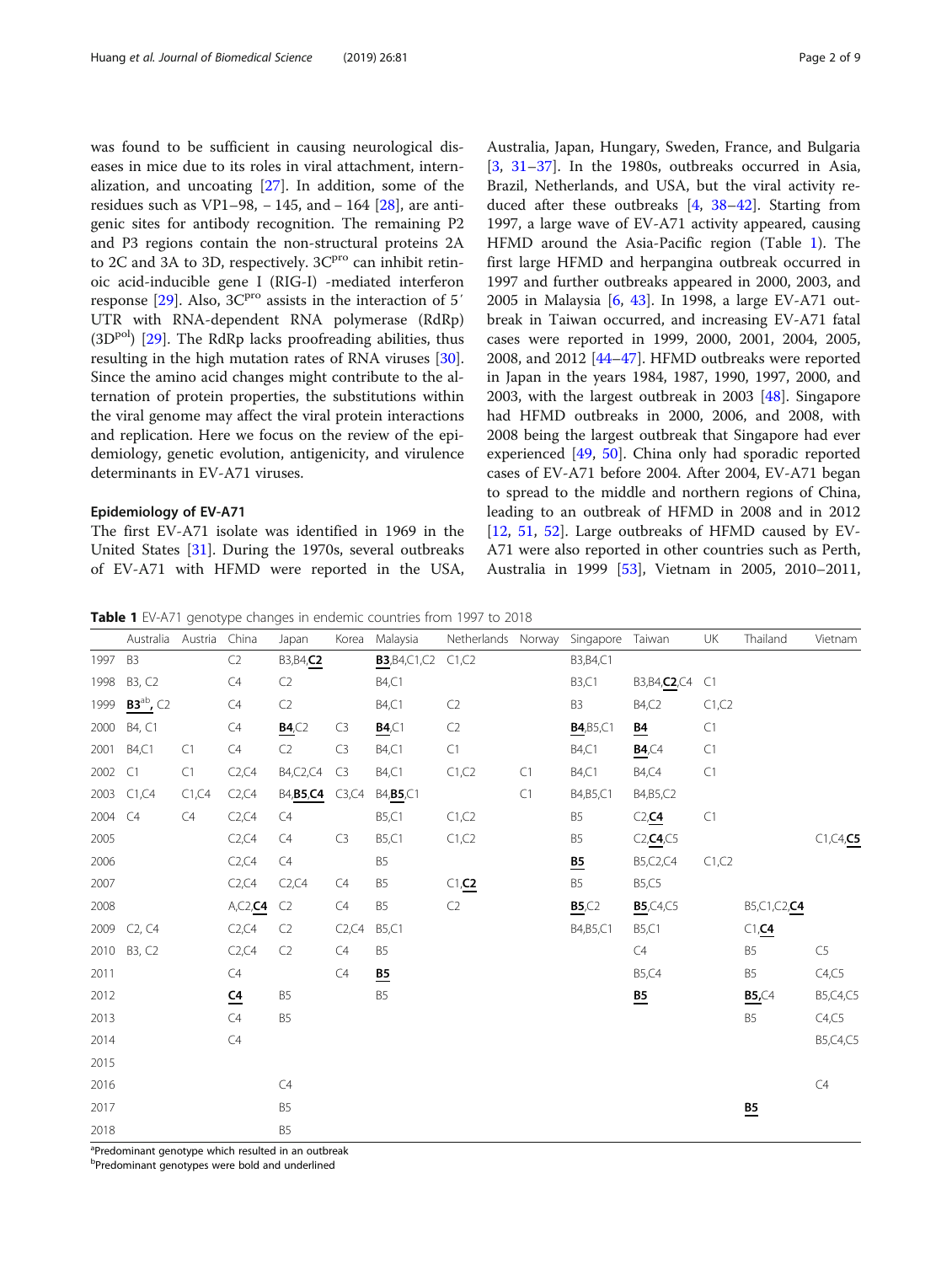<span id="page-2-0"></span>2012–2013, and 2016 [[54](#page-7-0), [55\]](#page-7-0), Thailand in 2008–2009, 2011, and 2017 [\[14](#page-6-0), [56](#page-7-0), [57\]](#page-7-0), and the Netherlands in 2007 [[40\]](#page-6-0). These data suggest that the virus continued to circulate in the Asia-Pacific region, and had gradually spread to other countries.

## Genetic evolution

Due to the error-prone RdRp, RNA viruses generate 10<sup>−</sup>  $4$  to 10<sup>-6</sup> mutations per nucleotide [[58\]](#page-7-0), which leads to high mutation rates and increased genetic diversity [\[59](#page-7-0)]. Genetic evolution of EV-A71 can be clustered into three main genotypes A, B and C, whereas genotypes B and C include five sub-genotypes, B1-B5 and C1-C5, respectively [\[60](#page-7-0)]. EV-A71 has been documented in several studies and observed inter- and intra-genotype shifts in the evolution around Asian-Pacific countries (Table [1](#page-1-0)). The shifts had also co-occurred with EV-A71 outbreaks.

Analyzing the genotypic changes according to the recent evolutionary studies reports, inter-genotype shifts appeared in Taiwan and Japan. The predominant strain of the 1998 outbreak in Taiwan was EV-A71 genotype C2 with 90% having recombination with coxsackievirus A8 (CV-A8) and the remaining 10% were genotype B4 isolates [[45,](#page-6-0) [61\]](#page-7-0). The genotype B4 isolates from the 1998 outbreak had similar sequences to those of the 2000 outbreak. In the 2000 and 2001 outbreak in Taiwan, the predominant strain was genotype B4, thus showing an inter-genotype shift from C2 to B4 [[8,](#page-6-0) [62](#page-7-0)]. The predominant genotype in 2004 and 2008 outbreaks changed from B4 to C4 and from C4 to B5, respectively. The same order of genotype shifts was observed in Japan with genotypes C2, B4, C4, and B5 (Table [1](#page-1-0)) [[63,](#page-7-0) [64](#page-7-0)]. Contrary to inter-genotypic evolution, intra-genotypic evolution occurred in China. EV-A71 genotype C4, which was circulating in China, had shown the continuous evolution of the virus through non-outbreak years (2004–2007) to the outbreak years (2008–2012) [\[65\]](#page-7-0). In China, genotype C4 had persisted through time, showing annual increase in the accumulation of non-structural protein substitutions. Continuous accumulation of amino acid substitution within the same genotype C4 through non-outbreak to the outbreak period might explain why the same genotype activity dramatically increased after 2008 in China. Similar accumulation of substitutions especially in non-structural protein region has been reported among the genotype B5 in Taiwan. Genotype B5 had also been found to accumulate evolutionary amino acid substitutions in non-structural proteins, thus causing a re-emergent outbreak in Taiwan in 2012 in the following of the same genotype outbreak in 2008 (Fig. 1) [\[66\]](#page-7-0).

Recombination of EV-A71 viruses is another common phenomenon. In poliovirus, high nucleotide sequence identities within a region, mainly seen in P2 and P3, of parental strains are in favor of homologous recombination via a 'copy-choice' mechanism, resulting in a possible combination that may favor survival during the natural selection process  $[67, 68]$  $[67, 68]$  $[67, 68]$  $[67, 68]$ . According to a study done by Woodman et. al., recombination was found to be a replicative process that is RdRp-mediated [[69\]](#page-7-0). Both intra- and inter-typic recombination can be found in EV-A71 viruses. Complete EV-A71 genomes were sequenced and phylogenetically analyzed via swapping through the regions of the whole genome in order to analyze recombination events [[70\]](#page-7-0). Recombination events were documented in countries such as Japan,



were reported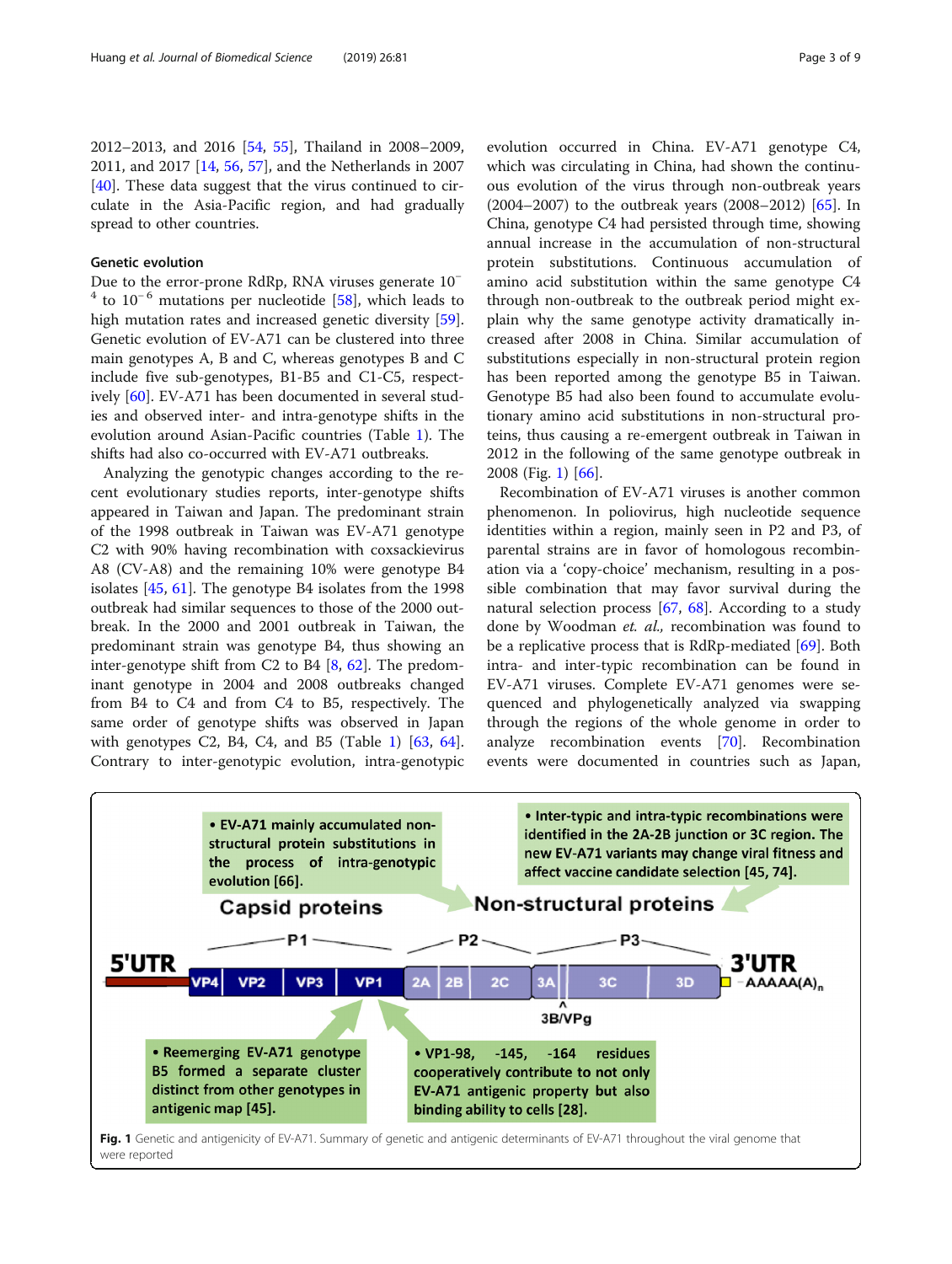Malaysia, Singapore, and China [\[7,](#page-6-0) [45](#page-6-0), [71](#page-7-0)–[75](#page-7-0)]. Intertypic recombination was observed in 1997 isolates from an outbreak in Malaysia. Chan and AbuBakar had demonstrated that recombinations involving EV-A71 with CV-A16 [\[72\]](#page-7-0), and EV-A71 genotype C4 isolates with genotype C2 and CV-A16/G10-like viruses were evident [[71\]](#page-7-0). Inter-typic recombination was also seen in EV-A71 genotype C2 which was the major genotype in the 1998 outbreak in Taiwan and Japan [[7](#page-6-0), [45](#page-6-0), [71\]](#page-7-0). During the EV-A71 genotype C2 outbreak in 1998, using bootscan analysis the virus sequence showed recombination between EV-A71 genotype C2 and coxsackievirus A8 [[45](#page-6-0), [76\]](#page-7-0). From the 2000–2001 outbreak, the predominant EV-A71 genotype was B4, however, recombination analysis by Huang et. al. showed that the sequence resulted in a recombination of genotypes B3 and B2 [\[45](#page-6-0)]. For the outbreak in 2004–2005, the predominant C4 showed recombination between genotypes C and B [[76\]](#page-7-0). Within these three outbreaks, both intra- and inter-genic recombination can be seen. Inter- and intra-typic recombinations were observed in China in a 2008 outbreak caused by both EV-A71 and coxsackievirus A16 (CV-A16) [[74\]](#page-7-0). Yip et. al. (2010) had observed recombination events at the 2A-2B junction in EV-A71 genotypes B with genotype C, and EV-A71 genotype B with CV-A16 strain G-10 in the 3C region of EV-A71 viruses, while CV-A16 strains were found to possess recombination at the 2A-2B junction between CV-A16 strain G-10 and EV-A71 genotype A [[74](#page-7-0)]. Recombination of enteroviruses were also found in Central China in 2011–2012, where co-circulation of CV-A16 and EV-A71 genotype C4 was observed [[77](#page-7-0)]. Woodman et. al. (2019) had developed a cell-based assay in order to observe recombination events of EV-A71 and found that recombination events were highest in C2 genotype followed by C4 then B5 [[69](#page-7-0)]. Chen et. al. (2010) had previously reported on recombination breakpoints and recombination frequencies of EV-A71. Recombination breakpoint locations may vary depending on the strain and country, however, the  $3D^{pol}$  coding region shown to have the highest frequency at which recombination occurs as a unit [[75\]](#page-7-0).

#### Virulence determinants of EV-A71

For the last two decades, increasingly more effort has been placed in understanding EV-A71. Several virus virulence determinants have been identified for EV-A71. Since the generation of mouse-adapted EV-A71 [\[78\]](#page-7-0), an amino acid change in VP1 position 145 was identified for the adapted virulence. The change was identified as glycine (G) changing to glutamic acid (E) [[79,](#page-7-0) [80](#page-7-0)]. Huang et. al. (2012) had also found that  $VP1^{Q145E}$  enhances binding of EV-A71 to mouse neuroblastoma (Table [2](#page-4-0)) [\[86](#page-7-0)]. In a non-human primate model,  $VP1^{145E}$ is responsible for the development of viremia and

neuropathogenesis [\[90\]](#page-7-0). Huang et. al. (2012) observed that, in cooperation with VP1Q145E, an amino acid change in VP2 at position 149 from lysine (K) to methionine (M) (VP2 $\overline{K}$ 149M) is associated with the increase of RNA accumulation, viral cytotoxicity and uncoating in mice neuronal cells, and an increase in mouse lethal-ity in vivo [[86](#page-7-0)]. In contrast, Chang et. al. (2012) had observed that an amino acid change from glutamic acid (E) to glutamine (Q) in VP1 position 145 (VP1 $E145Q$ ) was found in more severe cases of EV-A71 infections [[87\]](#page-7-0). In addition, a VP1 $145G/Q$  mutation had been found to be associated with the virus' ability to bind to the receptor PSGL-1 while  $VP1^{145E}$  was associated with the inability to bind to PSGL-1 [\[88](#page-7-0)]. In a study done by van der Sanden et. al., (2018) they had found infectivity of the human airway organoids were EV-A71 strain-dependent. Coincidentally, the well-known position VP1–145 was also found to be a key determinant of infectivity of human airways. Van der Sanden et. al. had identified VP1<sup>145Q</sup> as a key determinant of increased infectivity in human airway organoids. In addition, in the absence of VP1145Q, viruses with relatively high replication rates were found to have both VP1 $^{98K}$  and VP1 $^{104D}$  mutations in genotype C5 strains. Therefore, VP1<sup>98K</sup> and VP1<sup>104D</sup> may be potential infectivity markers in specific viral strains [\[89](#page-7-0)]. More recently, Huang et. al. (2017) had demonstrated the evolution of EV-A71 virus within a single autopsy case from the 1998 EV-A71 outbreak in Taiwan. EV-A71 viruses were isolated from various tissues and analyzed, thus showing the evolution of the virus within the host, as well as tissue tropism. They had identified a dominant haplotype switch from VP1-31D to VP1-31G, with VP1-31G being dominant in the central nervous system (CNS), indicating possible contribution to CNS invasion of the virus. The VP1<sup>D31G</sup> mutation was also found to enhance EV-A71 entry into neuroblastoma, increase virus growth rate and fitness in human neuronal cells, and had a higher proportion in the virus population in fatal patients than in HFMD pa-tients [\[83\]](#page-7-0). Similarly, Cordey et. al. (2012) had analyzed the EV-A71 genome from various tissues of an immunocompromised patient. They had found that the mutation  $VPI<sup>L79R</sup>$ , located in the BC loop region, plays a critical role in cell tropism and affects the viral binding ability and fitness in neuronal cells in vitro [\[84](#page-7-0)]. In another recent study,  $VP1^{107A}$  was found to regulate the maturation of EV-A71. Zhang et. al. had discovered that VP1107A allowed greater flexibility of the VP1 BC loop and regulated the efficient cleavage of VP0, influencing maturation and viral uncoating, thus increasing viral replication  $[85]$  $[85]$ . Zaini et. al. (2012) found that a  $VP1^{K244E}$  mutation is critical in mouse adaptation and virulence [\[91](#page-7-0)]. Nishimura *et. al.* (2013) had also found that mutations at VP1–244 can abolish virus binding to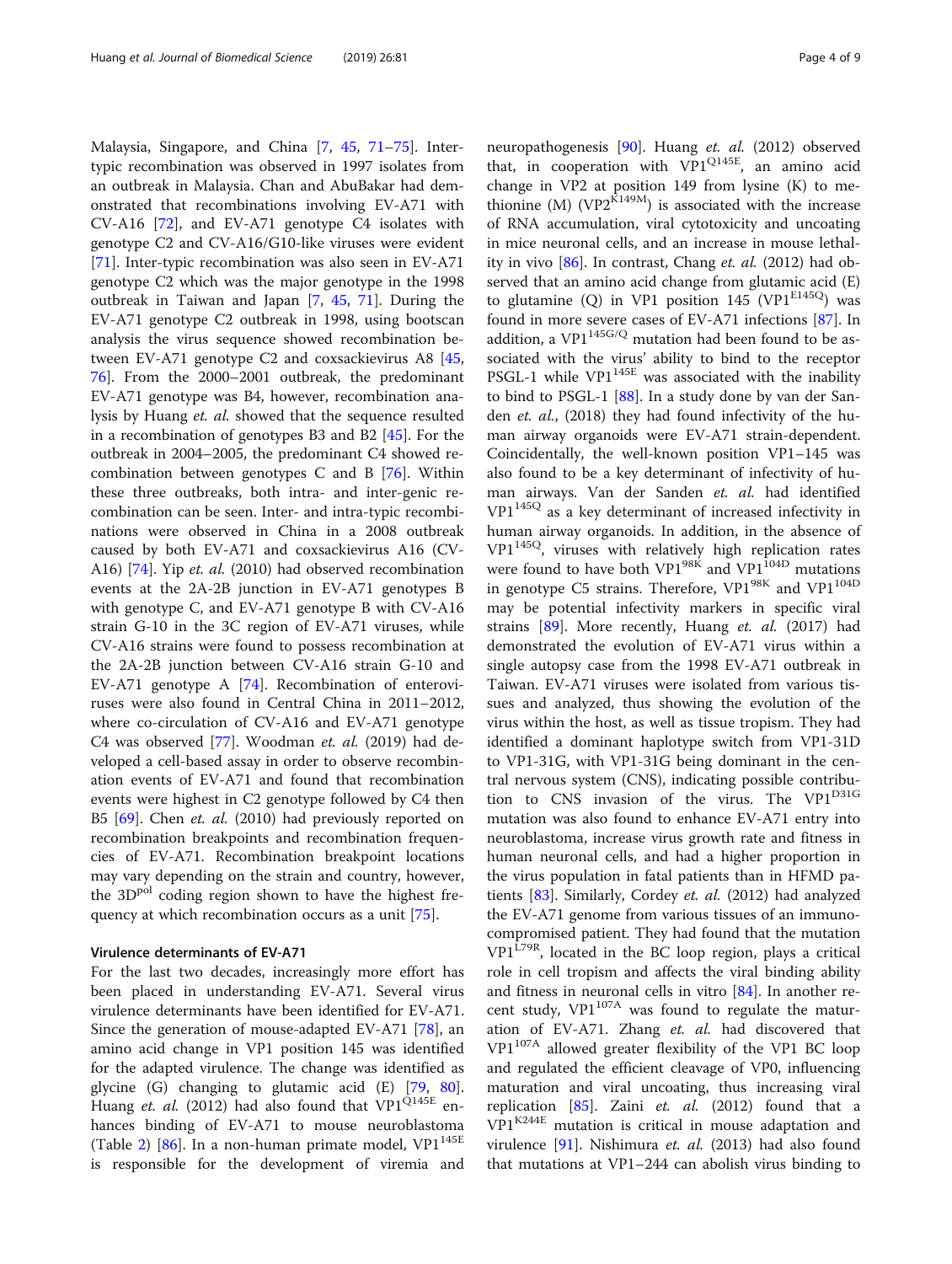<span id="page-4-0"></span>

|                 | Region Position/Factor | Observations                                                                                                                                                                                                                                    | Ref    |  |  |  |  |
|-----------------|------------------------|-------------------------------------------------------------------------------------------------------------------------------------------------------------------------------------------------------------------------------------------------|--------|--|--|--|--|
| $5'$ UTR        | 158C                   | • Increases EV-A71 translation and virulence in mice                                                                                                                                                                                            |        |  |  |  |  |
|                 | 272G, 488 U,<br>700A/U | • Associates with higher prevalence in severe cases of EV-A71                                                                                                                                                                                   |        |  |  |  |  |
| VP1             | 31G                    | · Enhances EV-A71 entry into neuroblastoma<br>· Increases viral growth and fitness in human neuronal cells<br>• May facilitate CNS infection in humans                                                                                          |        |  |  |  |  |
|                 | 31 <sub>D</sub>        | • Enhances replication, infectivity, and fitness in colorectal cells<br>· Increases virion stability                                                                                                                                            |        |  |  |  |  |
|                 | <b>L79R</b>            | • Confers advantage in viral binding ability and fitness in neuronal cells<br>• Potential determinant of host-adaptation and neurovirulence in humans                                                                                           |        |  |  |  |  |
|                 | 107A                   | • Regulates EV-A71 maturation via the efficient cleavage of VP0 precursor<br>· Increases viral uncoating efficiency                                                                                                                             |        |  |  |  |  |
|                 | 145                    | • Under positive selection                                                                                                                                                                                                                      |        |  |  |  |  |
|                 | Q145E                  | • Enhances binding of EV-A71 to mouse neuroblastoma<br>· Increases viral binding and RNA accumulation of EV-A71<br>• Cooperates with VP2 <sup>K149M</sup> to increase mouse lethality in vivo                                                   |        |  |  |  |  |
|                 | E145Q                  | • Observed in more severe cases                                                                                                                                                                                                                 | [87]   |  |  |  |  |
|                 | G145E                  | • Associates with increase in virulence in mice                                                                                                                                                                                                 |        |  |  |  |  |
|                 | 145Q/G, 244 K          | • Associates with virus binding ability to PSGL-1                                                                                                                                                                                               | [88]   |  |  |  |  |
|                 | 145G/Q/R, 164E         | • Associates with higher prevalence in severe cases of EV-A71                                                                                                                                                                                   | [82]   |  |  |  |  |
|                 | 1450                   | • Key determinant of increased infectivity in human airway organoids                                                                                                                                                                            | [89]   |  |  |  |  |
|                 | 98 K, 104D             | • Potential infectivity markers of human airway organoids                                                                                                                                                                                       | [89]   |  |  |  |  |
|                 | 145E, 98 K/E           | • Responsible for the development of viremia and neuropathogenesis, and increases levels of cytokines in<br>Cynomolgus monkey model                                                                                                             |        |  |  |  |  |
|                 | <b>K244E</b>           | • Associates with mouse adaptation and virulence                                                                                                                                                                                                | [91]   |  |  |  |  |
| VP <sub>2</sub> | K149 M                 | · Increases RNA accumulation, viral toxicity, virulence, and uncoating in mouse neuronal cells<br>• Cooperates with VP1 <sup>Q145E</sup> to increase infectivity and mouse lethality of EV-A71, and increases cytotoxicity in<br>Neuro-2a cells | [86]   |  |  |  |  |
| 2A              | 68 K                   | • Associates with higher prevalence in severe cases of EV-A71                                                                                                                                                                                   | [82]   |  |  |  |  |
| 3C              | Region                 | • Can hamper the host innate defense by selectively blocking type I IFN synthesis                                                                                                                                                               | $[92]$ |  |  |  |  |
|                 | <b>N69D</b>            | • Decreases viral replication and virulence in RD cells<br>· Regulates 3C <sup>pro</sup> enzyme activity in mammalian cells                                                                                                                     |        |  |  |  |  |
| 3D              | 1251T                  | • Contributes to a strong temperature sensitivity<br>• Decreases virulence in neonatal mice                                                                                                                                                     | [94]   |  |  |  |  |

PSGL-1, while mutations at VP1–242 can influence virus binding. They had also proposed that depending on the protein at VP1–145, by its influence to control the exposure of the side-chain VP1<sup>244K</sup>, VP1–145 can act as a switch which controls PSGL-1 binding [\[88\]](#page-7-0).

The 5' UTR<sup>U158C</sup> was found to be associated with translation and virulence in mice [\[81](#page-7-0)]. Other 5′ UTR positions such as guanine at 272 (272G), uracil at 448 (448 U), and adenine/uracil at 700 (700A/U) have been found to be associated with higher prevalence in severe cases of EV-A71 [[82](#page-7-0)]. Li et. al. had also reported on other mutations that were associated with higher prevalence in severe cases of EV-A71: VP1<sup>145G/Q/R</sup>, VP1<sup>164E</sup>, and 2A<sup>68K</sup> [\[82\]](#page-7-0). Apart from the structural region of the viral genome, the nonstructural region had also been found to play a role in the virulence of EV-A71. Amino acid substitutions in this region had been found to increase viral fitness (Fig. [1\)](#page-2-0) [\[66](#page-7-0)]. The 3C region has been reported to be able to interfere with the host innate defense by selectively inhibiting the synthesis of type I interferon (IFN), and in 3D polymerase, an I251T mutation resulted in decreased virulence of MP4 (a mouse adapted strain of EV-A71) and can change the temperature sensitivity of the virus [\[92](#page-8-0), [94](#page-8-0)]. Arita et. al. (2005) had also reported that temperature-sensitive mutants that are located in the  $5'$  UTR,  $3D<sup>pol</sup>$ , and  $3'$  UTR can cause an attenuation in neurovirulence [\[95\]](#page-8-0). The 69th residue of 3C<sup>pro</sup> has also been found to influence replication and virulence of EV-A71. A  $3C<sup>N69D</sup>$  mutation had shown to attenuate virulence by impacting the substrate-binding site and catalytic active site. This mutation had also diminished 3C<sup>pro</sup> activity and its ability to shutoff host cell metabolism, inhibition of host cellular transcription and host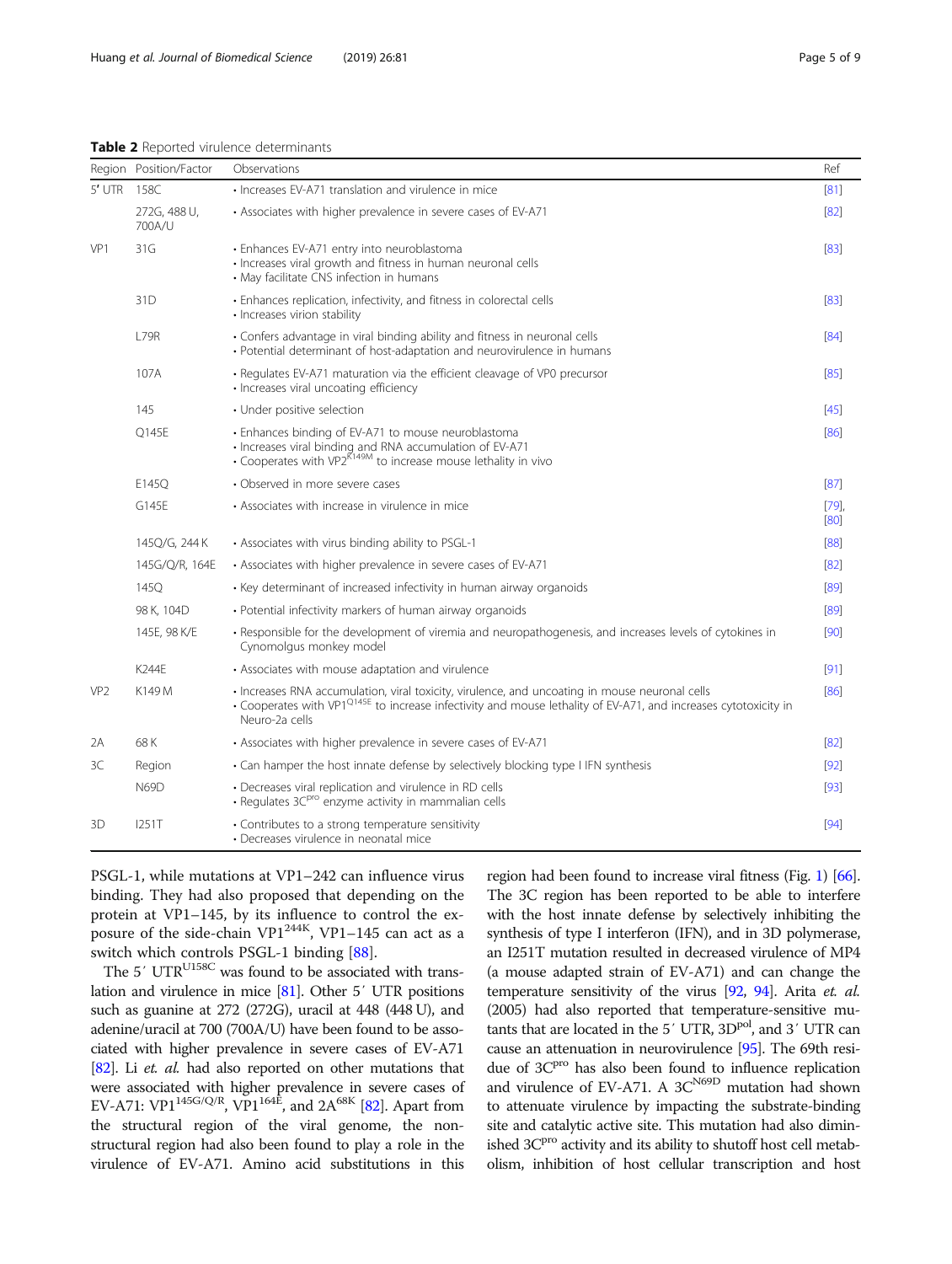immune system [\[93\]](#page-8-0). With being under constant selection pressure in hosts, mutations often aid viruses in surviving the different environments within a host. This is often seen in quasispecies whereby the viral population works in cooperation to adapt to adverse growth condition [[96](#page-8-0)].

#### Antigenicity

With the increase in mutations, a change in antigenicity can also occur in addition to viral virulence. The capsid proteins have long been a target in producing antibodies against EV-A71 for immune system recognition. VP1 capsid region has been found to possess many antigenic determinants and is considered to play an important role in characterizing antigenicity [\[97](#page-8-0)]. Neutralizing antibodies (NAbs) against EV-A71 have been suggested as one of the most important factors in limiting the severity of EV-A71 infections [[98](#page-8-0)]. Yu et. al. (2000) had demonstrated that adult mice were resistant to multiple EV-A71 challenges, thus producing neutralizing antibodies post-infection that play a role in limiting severity of EV-A71 infection. These neutralizing antibodies showed a protective role against EV-A71 by administering hyperimmune serum (1:128) 1-day post-infection in a mouse model. The anti EV-A71 NAbs was found to be able to effectively protect neonatal mice when passively immunized and when delivered and fed by an immunized dam [[98\]](#page-8-0). Cross-neutralization activity of EV-A71 were also observed among various genotypes using guinea pig and rabbit antisera [\[99](#page-8-0), [100](#page-8-0)]. Mizuta et. al. observed that guinea pig antisera against genotypes B2 and C1 had higher neutralization titers against genotypes B2, B4, and B5 but lower titers against genotypes A, C1, C2, and C4. Similarly, van der Sanden et. al. had similar results with rabbit antisera against genotypes B2 with higher neutralizing titers against genotypes B1 and B2 but lower titers against genotypes C1, C2, and A. However, rabbit sera against genotype C1 showed higher neutralization activity with EV-A71 genotypes A, B, and C  $[100]$  $[100]$ . Huang *et*. al. had previously investigated the cross reactivity and antigenic property of human antiserum from EV-A71 infected patients from 1998 to 2008 against human pathogenic EV-A71. Using sero-microneutralization data, an antigenic map was constructed which showed the antigenic diversity of the different genotypes. Based on this map, they had found that genotype B1 and B4 viruses were clustered closely together, genotype C2 and C4 formed a separate cluster from genotype B that was more spread out. Genotype B5, however, had formed its own cluster within the map (Fig. [1](#page-2-0))  $[45]$  $[45]$  $[45]$ . These data suggest the difference in antigenic properties and the antigenic diversity among the various genotypes of EV-A71. Recently, Huang et. al. (2015) had confirmed that the amino acid residues VP1–98, − 145, and − 164 worked in a cooperative manner as antigenic determinants for B4 and B5 strains (Fig. [1\)](#page-2-0). By creating reverse-genetics EV-A71 viruses containing mutations at VP1–98 K, VP1– 145Q, and VP1-164E, they had found that these mutants significantly decreased neutralizing titers by 4-fold against the antisera of 3 of the 6 healthy individuals [\[28](#page-6-0)]. However, it was also noted that none of the single mutation alone was responsible for the antigenic changes, but rather all 3 mutations cooperatively influence the viral antigenic phenotype. With a combination of genotypic shifts, antigenic changes, as well as recombination events, EV-A71 may possess many traits that allow for the virus to continuously persist and escape herd immunity. These factors would thus aid in the event of another outbreak.

#### Conclusions

Genotype shifts, changes in antigenic properties, and recombination events have shown to contribute to the evolution of EV-A71. Although there only genotype C4 available EV-A71 vaccine from China to date, increasing knowledge of the virus will better aid in the development of a vaccine that is able to protect against the different genotypes. Therefore, continuous surveillance of EV-A71 is required in order to better understand its epidemiology and viral evolution.

#### Abbreviations

2A<sup>pro</sup>: 2A protease; 3C<sup>pro</sup>: 3C protease; 3D<sup>pol</sup>: 3D polymerase; AFP: Acute flaccid paralysis; CNS: Central nervous system; CV-A16: Coxsackievirus A16; CV-A8: Coxsackievirus A8; EV-A71: Enterovirus A71; HFMD: Hand-foot-andmouth disease; IFN: Interferon; IRES: Internal ribosome entry site; NAbs: Neutralizing antibodies; ORF: Open reading frame; PSGL-1: P-selectin glycoprotein ligand-1; RdRp: RNA-dependent RNA-polymerase; RIG-I: Retinoic acid-inducible gene I; RNA: Ribonucleic acid; SCARB2: Scavenger receptor B2; UTR: Untranslated Region

#### Acknowledgments

Not applicable

#### Authors' contributions

SWH and JRW were involved in study concept and design. SWH and DC collected references and prepared the tables and figure. SWH, DC, and JRW wrote the article and gave final approval of submission.

#### Funding

This work was supported by the Ministry of Science and Technology, Taiwan (MOST) (grant numbers 107–2321-B-006-004-, 108–2321-B-006-012-, and 105–2320-B-006-032-MY3) and by the National Health Research Institutes, Taiwan (NHRI).

#### Availability of data and materials

Not applicable

#### Ethics approval and consent to participate Not applicable

### Consent for publication

Not applicable

#### Competing interests

The authors declare that they have no competing interests.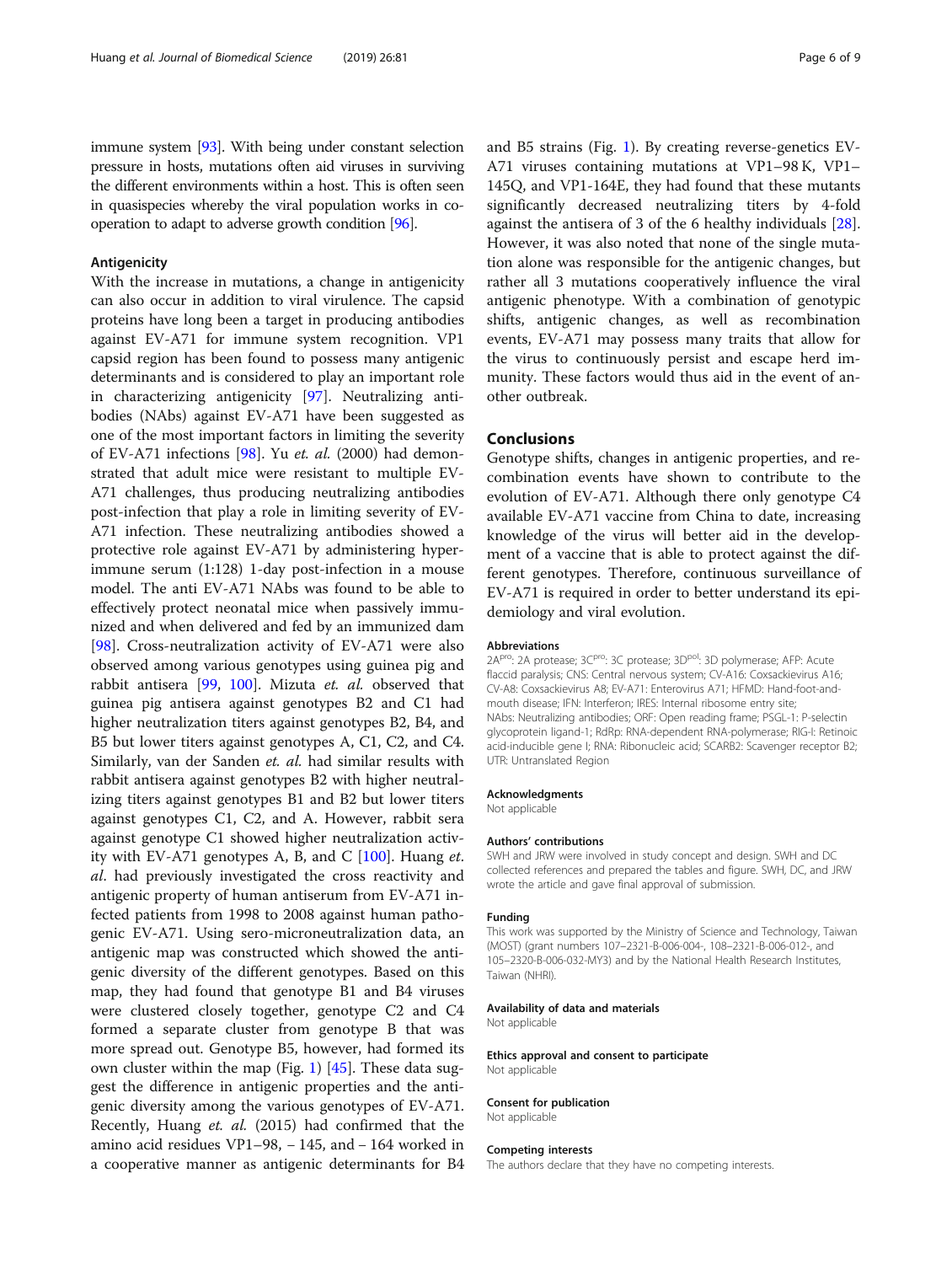#### <span id="page-6-0"></span>Author details

<sup>1</sup>National Mosquito-Borne Diseases Control Research Center, National Health Research Institutes, Tainan, Taiwan. <sup>2</sup>National Institute of Infectious Diseases and Vaccinology, National Health Research Institutes, Tainan, Taiwan. <sup>3</sup>Department of Medical Laboratory Science and Biotechnology, College of Medicine, National Cheng Kung University, Tainan, Taiwan. <sup>4</sup>Center of Infectious Disease and Signaling Research, National Cheng Kung University, One, University Road, Tainan 701, Taiwan. <sup>5</sup>Department of Pathology, National Cheng Kung University Hospital, Tainan, Taiwan.

#### Received: 27 June 2019 Accepted: 1 October 2019 Published online: 21 October 2019

#### References

- 1. Lin TY, Chang LY, Hsia SH, Huang YC, Chiu CH, Hsueh C, et al. The 1998 enterovirus 71 outbreak in Taiwan: Pathogenesis and management. Clin Infect Dis. 2002;34(Supplement\_2):S52–S7.
- 2. Ooi MH, Wong SC, Lewthwaite P, Cardosa MJ, Solomon T. Clinical features, diagnosis, and management of enterovirus 71. Lancet Neurol. 2010;9(11):1097–105.
- 3. Hagiwara A, Tagaya I, Yoneyama T. Epidemic of hand, foot and mouth disease associated with enterovirus 71 infection. Intervirology. 1978;9(1):60–3.
- 4. Samuda GM, Chang WK, Yeung CY, Tang PS. Monoplegia caused by enterovirus 71: an outbreak in Hong Kong. Pediatr Infect Dis J. 1987;6(2):206–8.
- 5. AbuBakar S, Chee HY, Al-Kobaisi MF, Xiaoshan J, Bing Chua K, Kit LS. Identification of enterovirus 71 isolates from an outbreak of hand, foot and mouth disease (HFMD) with fatal cases of encephalomyelitis in Malaysia. Virus Res. 1999;61(1):1–9.
- 6. Chua KB, Chua BH, Lee CS, Chem YK, Norizah I, Kiyu A, et al. Genetic diversity of enterovirus 71 isolated from cases of hand, foot and mouth disease in the 1997, 2000 and 2005 outbreaks, Peninsular Malaysia. Malaysian J Pathol. 2008;29(2):69–78.
- 7. Shimizu H, Utama A, Yoshii K, Yoshida H, Yoneyama T, Sinniah M, et al. Enterovirus 71 from fatal and nonfatal cases of hand, foot and mouth disease epidemics in Malaysia, Japan and Taiwan in 1997-1998. Jpn J Infect Dis. 1999;52(1):12–5.
- 8. Wang JR, Tsai HP, Chen PF, Lai YJ, Yan JJ, Kiang D, et al. An outbreak of enterovirus 71 infection in Taiwan, 1998. II. Laboratory diagnosis and genetic analysis. J Clin Virol. 2000;17(2):91–9.
- Yip CCY, Lau SKP, Woo PCY, Yuen KY. Human enterovirus 71 epidemics: what's next? Emerg Health Threats J. 2013;6:19780.
- 10. Ooi MH, Wong SC, Podin Y, Akin W, del Sel S, Mohan A, et al. Human enterovirus 71 disease in Sarawak, Malaysia: A prospective clinical, virological, and molecular epidemiological study. Clin Infect Dis. 2007;44(5):646–56.
- 11. Ryu WS, Kang B, Hong J, Hwang S, Kim A, Kim J, et al. Enterovirus 71 infection with central nervous system involvement, South Korea. Emerg Infect Dis. 2010;16(11):1764–6.
- 12. Zhang Y, Zhu Z, Yang W, Ren J, Tan X, Wang Y, et al. An emerging recombinant human enterovirus 71 responsible for the 2008 outbreak of hand foot and mouth disease in Fuyang City of China. Virol J. 2010;7:94.
- 13. Sun LM, Zheng HY, Zheng HZ, Guo X, He JF, Guan DW, et al. An enterovirus 71 epidemic in Guangdong Province of China, 2008: epidemiological, clinical, and virogenic manifestations. Jpn J Infect Dis. 2011;64(1):13–8.
- 14. Linsuwanon P, Puenpa J, Huang SW, Wang YF, Mauleekoonphairoj J, Wang JR, et al. Epidemiology and seroepidemiology of human enterovirus 71 among Thai populations. J Biomed Sci. 2014;21(1):16.
- 15. Brown BA, Pallansch MA. Complete nucleotide sequence of enterovirus 71 is distinct from poliovirus. Virus Res. 1995;39(2):195–205.
- 16. Lin JY, Li ML, Shih SR. Far upstream element binding protein 2 interacts with enterovirus 71 internal ribosomal entry site and negatively regulates viral translation. Nucleic Acids Res. 2009;37(1):47–59.
- 17. Thompson SR, Sarnow P. Enterovirus 71 contains a type I IRES element that functions when eukaryotic initiation factor eIF4G is cleaved. Virology. 2003; 315(1):259–66.
- 18. Nicklin MJ, Kräusslich HG, Toyoda H, Dunn JJ, Wimmer E. Poliovirus polypeptide precursors: expression in vitro and processing by exogenous 3C and 2A proteinases. Proc Natl Acad Sci U S A. 1987;84(12):4002–6.
- 19. Yuan J, Shen L, Wu J, Zou X, Gu J, Chen J, et al. Enterovirus A71 proteins: structure and function. Front Microbiol. 2018;9:286.
- 20. Ma HC, Liu Y, Wang C, Strauss M, Rehage N, Chen YH, et al. An interaction between glutathione and the capsid is required for the morphogenesis of C-cluster enteroviruses. PLoS Pathogens. 2014;10(4):e1004052-e.
- 21. Hogle J, Chow M, Filman D. Three-dimensional structure of poliovirus at 2.9 A resolution. Science. 1985;229(4720):1358–65.
- 22. Toyoda H, Nicklin MJH, Murray MG, Anderson CW, Dunn JJ, Studier FW, et al. A second virus-encoded proteinase involved in proteolytic processing of poliovirus polyprotein. Cell. 1986;45(5):761–70.
- 23. Nishimura Y, Shimojima M, Tano Y, Miyamura T, Wakita T, Shimizu H. Human P-selectin glycoprotein ligand-1 is a functional receptor for enterovirus 71. Nat Med. 2009;15:794.
- 24. Yamayoshi S, Yamashita Y, Li J, Hanagata N, Minowa T, Takemura T, et al. Scavenger receptor B2 is a cellular receptor for enterovirus 71. Nat Med. 2009;15:798.
- 25. Nishimura Y, Wakita T, Shimizu H. Tyrosine sulfation of the amino terminus of PSGL-1 is critical for enterovirus 71 infection. PLoS Pathogens. 2010;6(11): e1001174-e.
- 26. Liu J, Dong W, Quan X, Ma C, Qin C, Zhang L. Transgenic expression of human P-selectin glycoprotein ligand-1 is not sufficient for enterovirus 71 infection in mice. Arch Virol. 2011;157:539–43.
- 27. Yamayoshi S, Ohka S, Fujii K, Koike S. Functional comparison of SCARB2 and PSGL1 as receptors for enterovirus 71. J Virol. 2013;87(6):3335–47.
- 28. Huang SW, Tai CH, Fonville JM, Lin CH, Wang SM, Liu CC, et al. Mapping enterovirus A71 antigenic determinants from viral evolution. J Virol. 2015; 89(22):11500–6.
- 29. Lei X, Liu X, Ma Y, Sun Z, Yang Y, Jin Q, et al. The 3C protein of enterovirus 71 inhibits retinoid acid-inducible gene I-mediated interferon regulatory factor 3 activation and type I interferon responses. J Virol. 2010;84(16):8051–61.
- 30. Holland J, Spindler K, Horodyski F, Grabau E, Nichol S, VandePol S. Rapid evolution of RNA genomes. Science. 1982;215(4540):1577.
- 31. Schmidt NJ, Lennette EH, Ho HH. An apparently new enterovirus isolated from patients with disease of the central nervous system. J Infect Dis. 1974; 129(3):304–9.
- 32. Kennett ML, Birch CJ, Lewis FA, Yung AP, Locarnini SA, Gust ID. Enterovirus type 71 infection in Melbourne. Bull World Health Organ. 1974;51(6):609–15.
- 33. Hagiwara A, Tagaya I, Komatsu T. Seroepidemiology of enterovirus 71 among healthy children near Tokyo. Microbiol Immunol. 1979;23(2):121–4.
- 34. Chumakov KM, Lavrova IK, Martianova LI, Korolev MB, Bashkirtsev VN, Voroshilova MK. Investigation of physicochemical properties of Bulgarian strain 258 of enterovirus type 71. Brief Report; 1979.
- 35. Tagaya I, Takayama R, Hagiwara A. A large-scale epidemic of hand, foot and mouth disease associated with enterovirus 71 infection in Japan in 1978. Jpn J Med Sci Biol. 1981;34(3):191–6.
- 36. Nagy G, Takátsy S, Kukán E, Mihály I, Dömök I. Virological diagnosis of enterovirus type 71 infections: experiences gained during an epidemic of acute CNS disease in Hungary in 1978. Arch Virol. 1982;71:217. [https://doi.](https://doi.org/10.1007/BF01314873) [org/10.1007/BF01314873](https://doi.org/10.1007/BF01314873).
- 37. Chumakov M, Voroshilova M, Shindarov L, Lavrova I, Gracheva L, Koroleva G, et al. Enterovirus 71 isolated from cases of epidemic poliomyelitis-like disease in Bulgaria. Arch Virol. 1979;60(3):329–40.
- 38. Gilbert GL, Dickson KE, Waters MJ, Kennett ML, Land SA, Sneddon M. Outbreak of enterovirus 71 infection in Victoria, Australia, with a high incidence of neurologic involvement. Pediatr Infect Dis J. 1988;7(7):484–7.
- 39. Hayward JC, Gillespie SM, Kaplan KM, Packer R, Pallansch M, Plotkin S, et al. Outbreak of poliomyelitis-like paralysis associated with enterovirus 71. Pediatr Infect Dis J. 1989;8(9):611–5.
- 40. van der Sanden S, Koopmans M, Uslu G, van der Avoort H. Dutch working Group for Clinical V. epidemiology of enterovirus 71 in the Netherlands, 1963 to 2008. J Clin Microbiol. 2009;47(9):2826–33.
- 41. EEd S, AMB F, Schatzmayr HG, Cortes LC. Evidence of enterovirus 71 infections in Brazil. Mem Inst Oswaldo Cruz. 1990;85:131–2.
- 42. Takimoto S, Waldman EA, Moreira RC, Kok F, de Paula PF, Saes SG, et al. Enterovirus 71 infection and acute neurological disease among children in Brazil (1988–1990). Trans R Soc Trop Med Hyg. 1998;92(1):25–8.
- 43. Podin Y, Gias ELM, Ong F, Leong YW, Yee SF, Yusof MA, et al. Sentinel surveillance for human enterovirus 71 in Sarawak, Malaysia: lessons from the first 7 years. BMC Public Health. 2006;6:180.
- 44. Ho M, Chen ER, Hsu KH, Twu SJ, Chen KT, Tsai SF, et al. An epidemic of enterovirus 71 infection in Taiwan. N Engl J Med. 1999;341(13):929–35.
- 45. Huang SW, Hsu YW, Smith DJ, Kiang D, Tsai HP, Lin KH, et al. Reemergence of enterovirus 71 in 2008 in Taiwan: dynamics of genetic and antigenic evolution from 1998 to 2008. J Clin Microbiol. 2009;47(11):3653–62.
- 46. Lin KH, Hwang KP, Ke GM, Wang CF, Ke LY, Hsu YT, et al. Evolution of EV71 genogroup in Taiwan from 1998 to 2005: an emerging of subgenogroup C4 of EV71. J Med Virol. 2006;78(2):254–62.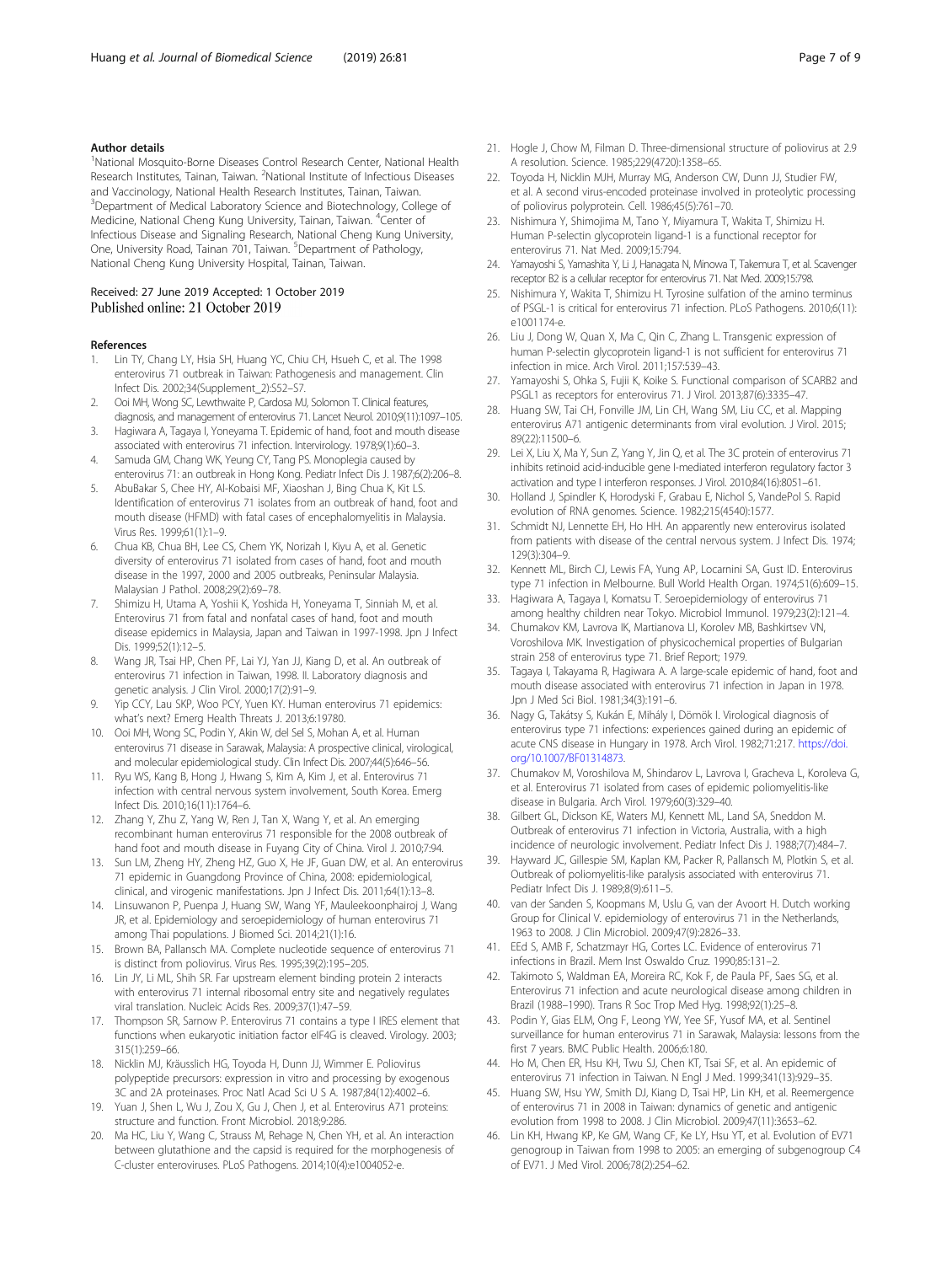- <span id="page-7-0"></span>47. Lin TY, Twu SJ, Ho MS, Chang LY, Lee CY. Enterovirus 71 outbreaks, Taiwan: occurrence and recognition. Emerg Infect Dis. 2003;9(3):291–3.
- 48. Hosoya M, Kawasaki Y, Sato M, Honzumi K, Kato A, Hiroshima T, et al. Genetic diversity of enterovirus 71 associated with hand, foot and mouth disease epidemics in Japan from 1983 to 2003. Pediatr Infect Dis J. 2006;25(8):691–4.
- 49. Wu Y, Yeo A, Phoon MC, Tan EL, Poh CL, Quak SH, et al. The largest outbreak of hand; foot and mouth disease in Singapore in 2008: the role of enterovirus 71 and coxsackievirus A strains. Int J Infect Dis. 2010;14(12):e1076–e81.
- 50. Chong CY, Chan KP, Shah V, Ng W, Lau G, Teo TS, et al. Hand, foot and mouth disease in Singapore: a comparison of fatal and non-fatal cases. Acta Paediatr. 2003;92(10):1163–9.
- 51. Wang Y, Zou G, Xia A, Wang X, Cai J, Gao Q, et al. Enterovirus 71 infection in children with hand, foot, and mouth disease in Shanghai, China: epidemiology, clinical feature and diagnosis. Virol J. 2015;12:83.
- 52. Yang F, Ren L, Xiong Z, Li J, Xiao Y, Zhao R, et al. Enterovirus 71 outbreak in the People's Republic of China in 2008. J Clin Microbiol. 2009;47(7):2351–2.
- 53. McMinn P, Stratov I, Nagarajan L, Davis S. Neurological manifestations of enterovirus 71 infection in children during an outbreak of hand, foot, and mouth disease in Western Australia. Clin Infect Dis. 2001;32(2):236–42.
- 54. Van Tu P, Thao NTT, Perera D, Truong KH, Tien NTK, Thuong TC, et al. Epidemiologic and virologic investigation of hand, foot, and mouth disease, southern Vietnam, 2005. Emerg Infect Dis. 2007;13(11):1733–41.
- 55. Le TV, Nguyen Van TT, Nguyen Quan H, Pham DT. Molecular epidemiology analysis of enterovirus 71 strains isolated in Dak Lak, Vietnam, 2011-2016. J Med Virol. 2019;91(1):56–64.
- 56. Puenpa J, Auphimai C, Korkong S, Vongpunsawad S, Poovorawan Y. Enterovirus A71 infection, Thailand, 2017. Emerg Infect Dis. 2018; 24(7):1386–7.
- 57. Puenpa J, Theamboonlers A, Korkong S, Linsuwanon P, Thongmee C, Chatproedprai S, et al. Molecular characterization and complete genome analysis of human enterovirus 71 and coxsackievirus A16 from children with hand, foot and mouth disease in Thailand during 2008-2011. Arch Virol. 2011;156:2007–13.
- 58. Sanjuán R, Nebot MR, Chirico N, Mansky LM, Belshaw R. Viral mutation rates. J Virol. 2010;84(19):9733–48.
- 59. Duffy S, Shackelton LA, Holmes EC. Rates of evolutionary change in viruses: patterns and determinants. Nat Rev Gen. 2008;9:267.
- 60. Brown BA, Oberste MS, Alexander JP Jr, Kennett ML, Pallansch MA. Molecular epidemiology and evolution of enterovirus 71 strains isolated from 1970 to 1998. J Virol. 1999;73(12):9969–75.
- 61. Kung SH, Wang SF, Huang CW, Hsu CC, Liu HF, Yang JY. Genetic and antigenic analyses of enterovirus 71 isolates in Taiwan during 1998–2005. Clin Microbiol Infect. 2007;13(8):782–7.
- 62. Wang JR, Tuan YC, Tsai HP, Yan JJ, Liu CC, Su IJ. Change of major genotype of enterovirus 71 in outbreaks of hand-foot-and-mouth disease in Taiwan between 1998 and 2000. J Clin Microbiol. 2002;40(1):10–5.
- 63. Fujimoto T, Chikahira M, Yoshida S, Ebira H, Hasegawa A, Totsuka A, et al. Outbreak of central nervous system disease associated with hand, foot, and mouth disease in Japan during the summer of 2000: detection and molecular epidemiology of enterovirus 71. Microbiol Immunol. 2002;46(9):621–7.
- 64. Mizuta K, Abiko C, Murata T, Matsuzaki Y, Itagaki T, Sanjoh K, et al. Frequent importation of enterovirus 71 from surrounding countries into the local community of Yamagata, Japan, between 1998 and 2003. J Clin Microbiol. 2005;43(12):6171.
- 65. Zhang Y, Tan X, Cui A, Mao N, Xu S, Zhu Z, et al. Complete genome analysis of the C4 subgenotype strains of enterovirus 71: predominant recombination C4 viruses persistently circulating in China for 14 years. PloS One. 2013;8(2):e56341-e.
- 66. Huang SW, Cheng HL, Hsieh HY, Chang CL, Tsai HP, Kuo PH, et al. Mutations in the non-structural protein region contribute to intra-genotypic evolution of enterovirus 71. J Biomed Sci. 2014;21(1):33.
- 67. Jarvis TC, Kirkegaard K. Poliovirus RNA recombination: mechanistic studies in the absence of selection. EMBO J. 1992;11(8):3135–45.
- 68. Kirkegaard K, Baltimore D. The mechanism of RNA recombination in poliovirus. Cell. 1986;47(3):433–43.
- 69. Woodman A, Lee K-M, Janissen R, Gong YN, Dekker NH, Shih SR, et al. Predicting intraserotypic recombination in enterovirus 71. J Virol. 2019;93(4):e02057–18.
- 70. Santti J, Hyypiä T, Kinnunen L, Salminen M. Evidence of recombination among enteroviruses. J Virol. 1999;73(10):8741–9.
- 71. Chan YF, AbuBakar S. Phylogenetic evidence for inter-typic recombination in the emergence of human enterovirus 71 subgenotypes. BMC Microbiol. 2006;6:74.
- 72. Chan YF, AbuBaker S. Recombinant human enterovirus 71 in hand, foot and mouth disease patients. Emerg Infect Dis. 2004;10(8):1468–70.
- 73. Huang SC, Hsu YW, Wang HC, Huang SW, Kiang D, Tsai HP, et al. Appearance of intratypic recombination of enterovirus 71 in Taiwan from 2002 to 2005. Virus Res. 2008;131(2):250–9.
- 74. Yip CCY, Lau SKP, Zhou B, Zhang MX, Tsoi HW, Chan KH, et al. Emergence of enterovirus 71 "double-recombinant" strains belonging to a novel genotype D originating from southern China: first evidence for combination of intratypic and intertypic recombination events in EV71. Arch Virol. 2010;155(9):1413–24.
- 75. Chen X, Zhang Q, Li J, Cao W, Zhang JX, Zhang L, et al. Analysis of recombination and natural selection in human enterovirus 71. Virology. 2010;398(2):251–61.
- 76. Huang SW, Kiang D, Smith DJ, Wang JR. Evolution of re-emergent virus and its impact on enterovirus 71 epidemics. Exp Biol Med. 2011;236(8):899–908.
- 77. Liu W, Wu S, Xiong Y, Li T, Wen Z, Yan M, et al. Co-circulation and genomic recombination of coxsackievirus A16 and enterovirus 71 during a large outbreak of hand, foot, and mouth disease in Central China. PloS One. 2014; 9(4):e96051-e.
- 78. Wang YF, Chou CT, Lei HY, Liu CC, Wang SM, Yan JJ, et al. A mouseadapted enterovirus 71 strain causes neurological disease in mice after oral infection. J Virol. 2004;78(15):7916–24.
- 79. Arita M, Ami Y, Wakita T, Shimizu H. Cooperative effect of the attenuation determinants derived from poliovirus Sabin 1 strain is essential for attenuation of enterovirus 71 in the NOD/SCID mouse infection model. J Virol. 2008;82(4):1787–97.
- 80. Chua BH, Phuektes P, Sanders SA, Nicholls PK, McMinn PC. The molecular basis of mouse adaptation by human enterovirus 71. J Gen Virol. 2008;89(7):1622–32.
- 81. Yeh MT, Wang SW, Yu CK, Lin KH, Lei HY, Su IJ, et al. A single nucleotide in stem loop II of 5′-untranslated region contributes to virulence of enterovirus 71 in mice. PloS One. 2011;6(11):e27082-e.
- 82. Li R, Zou Q, Chen L, Zhang H, Wang Y. Molecular analysis of virulent determinants of enterovirus 71. PloS One. 2011;6(10):e26237-e.
- 83. Huang SW, Huang YH, Tsai HP, Kuo PH, Wang SM, Liu CC, et al. A selective bottleneck shapes the evolutionary mutant spectra of enterovirus A71 during viral dissemination in humans. J Virol. 2017;91(23):e01062–17.
- 84. Cordey S, Petty TJ, Schibler M, Martinez Y, Gerlach D, van Belle S, et al. Identification of site-specific adaptations conferring increased neural cell tropism during human enterovirus 71 infection. PLoS Pathogens. 2012; 8(7):e1002826-e.
- 85. Zhang YX, Huang YM, Li QJ, Li XY, Zhou YD, Guo F, et al. A highly conserved amino acid in VP1 regulates maturation of enterovirus 71. PLoS Pathogens. 2017;13(9):e1006625-e.
- 86. Huang SW, Wang YF, Yu CK, Su IJ, Wang JR. Mutations in VP2 and VP1 capsid proteins increase infectivity and mouse lethality of enterovirus 71 by virus binding and RNA accumulation enhancement. Virology. 2012;422(1):132–43.
- 87. Chang SC, Li WC, Chen GW, Tsao KC, Huang CG, Huang YC, et al. Genetic characterization of enterovirus 71 isolated from patients with severe disease by comparative analysis of complete genomes. J Med Virol. 2012;84(6):931–9.
- 88. Nishimura Y, Lee H, Hafenstein S, Kataoka C, Wakita T, Bergelson JM, et al. Enterovirus 71 binding to PSGL-1 on leukocytes: VP1–145 acts as a molecular switch to control receptor interaction. PLoS Pathogens. 2013;9(7):e1003511-e.
- 89. van der Sanden SMG, Sachs N, Koekkoek SM, Koen G, Pajkrt D, Clevers H, et al. Enterovirus 71 infection of human airway organoids reveals VP1–145 as a viral infectivity determinant. Emerg Microbes Infect. 2018;7(1):84.
- 90. Kataoka C, Suzuki T, Kotani O, Iwata-Yoshikawa N, Nagata N, Ami Y, et al. The role of VP1 amino acid residue 145 of enterovirus 71 in viral fitness and pathogenesis in a cynomolgus monkey model. PLoS Pathogens. 2015;11(7):e1005033-e.
- 91. Zaini Z, Phuektes P, McMinn P. Mouse adaptation of a sub-genogroup B5 strain of human enterovirus 71 is associated with a novel lysine to glutamic acid substitution at position 244 in protein VP1. Virus Res. 2012;167(1):86–96.